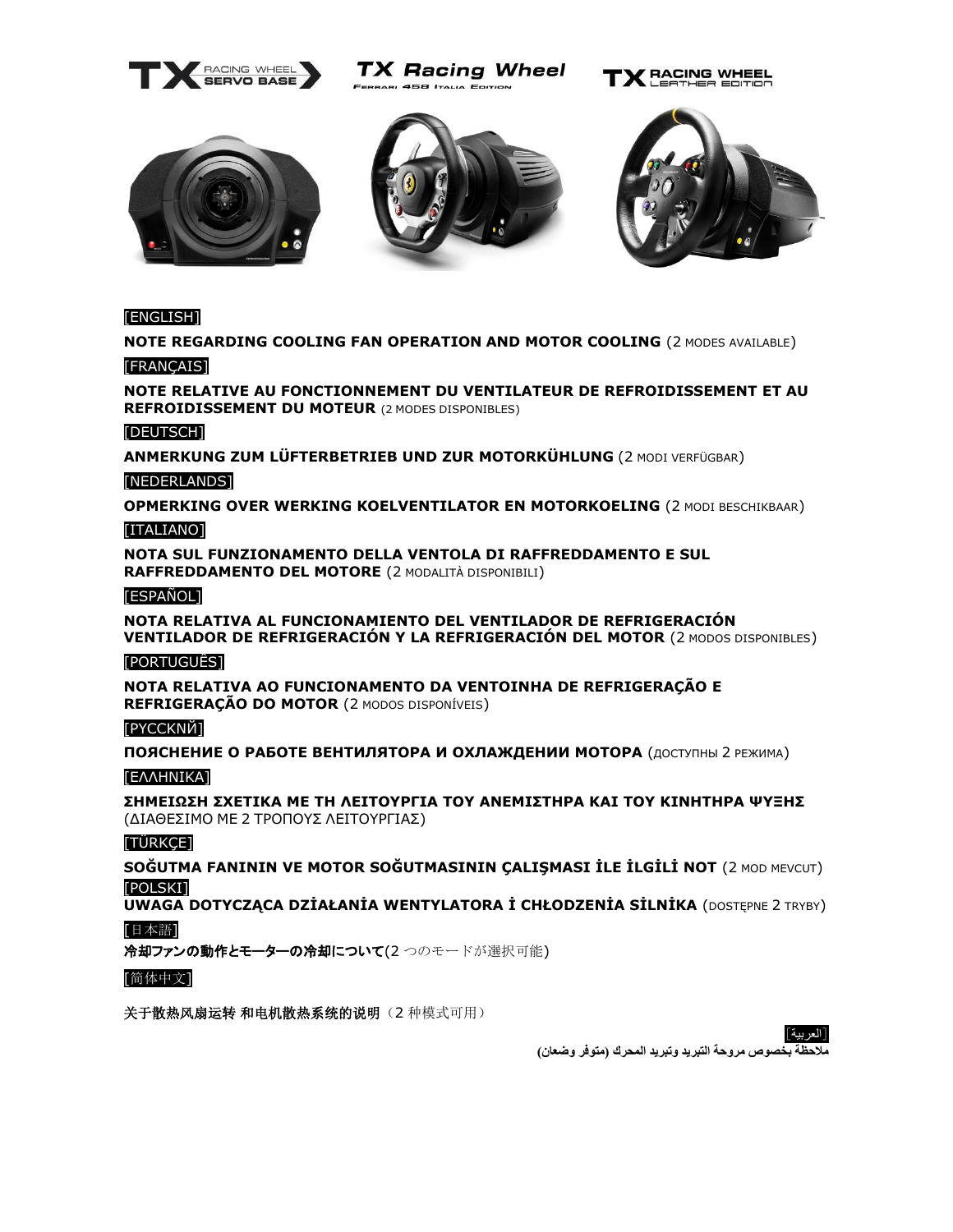# <span id="page-1-0"></span>**[ENGLISH]**

### **Note regarding cooling fan operation and motor cooling**

- **The wheel's cooling system is composed of a heat sink and a fan.**
- **A thermostat monitors the wheel's internal temperature.**
- **The power of the Force Feedback effects automatically decreases as soon as the wheel reaches a much higher temperature level (to protect the motor). The power of these effects automatically increases as soon as the temperature slightly decreases.**

### **"Automatic" cooling mode:**

- **When you are using the wheel in a game the cooling fan starts up when the wheel has reached a certain temperature.**
- (= after a few minutes of gameplay, depending on the strength of the Force Feedback effects used) • **When you're done playing: due to the motor's thermal inertia, the cooling fan continues to operate until the temperature drops below the fan's startup level. Your wheel has been designed in this way in order to facilitate cooling, and to protect the motor.**

(= this may take from 5 to 45 minutes, depending on the temperature reached while using the wheel in a game)

*Note: The USB ports on the Xbox One are always On (even when the console is Off). When the console is Off (the LED on the console and on the wheel is Off), the wheel is in standby mode, and not completely Off. You may hear a very small noise coming from the wheel because the wheel is still powered by the console's USB port. The wheel's fan does not turn Off if it was On before the console turned off (the wheel is always powered*  by the console's USB port, and the wheel's temperature sensor that manages the fan is inactive). *Unplug the USB connector from the wheel. The small noise will completely disappear, and the fan will turn off.*

### **"Forced" cooling mode:** *(requires Firmware V50 or above)*

- **In this mode, the cooling fan operates whenever the racing wheel is powered up, and stops only when the wheel's USB connector is no longer powered.** 
	- **This mode enables quicker cooling of the motor, and is particularly useful:**
	- **When playing with a very high Force Feedback setting**
	- **When playing in a high-temperature environment**

### **Process to switch from the "Automatic" cooling mode to the "Forced" cooling mode (and conversely):**

- **The selected mode is automatically saved to the racing wheel's internal memory** *(i.e. you do not need to repeat this process after restarting the wheel).*
	- **You can switch from one mode to another at any given time (even during a game).**
	- **Simultaneously press the "MENU\*" and "MODE" buttons = The "Forced" mode becomes active (the LED flashes twice).**
	- **Simultaneously press the "MENU***\****" and "MODE" buttons = The "Automatic" mode becomes active (the LED flashes once).**
- *\* On Xbox One, turn the rotary knob to the right to activate the MENU button.*
- *\* On PC, the "MENU" button matches the wheel's "8" button.*

*\* Mapping information for the buttons (according to the racing wheel model) is available here: [http://ts.thrustmaster.com/eng/index.php?pg=view\\_files&gid=12&fid=83&pid=366&cid=9](http://ts.thrustmaster.com/eng/index.php?pg=view_files&gid=12&fid=83&pid=366&cid=9)*

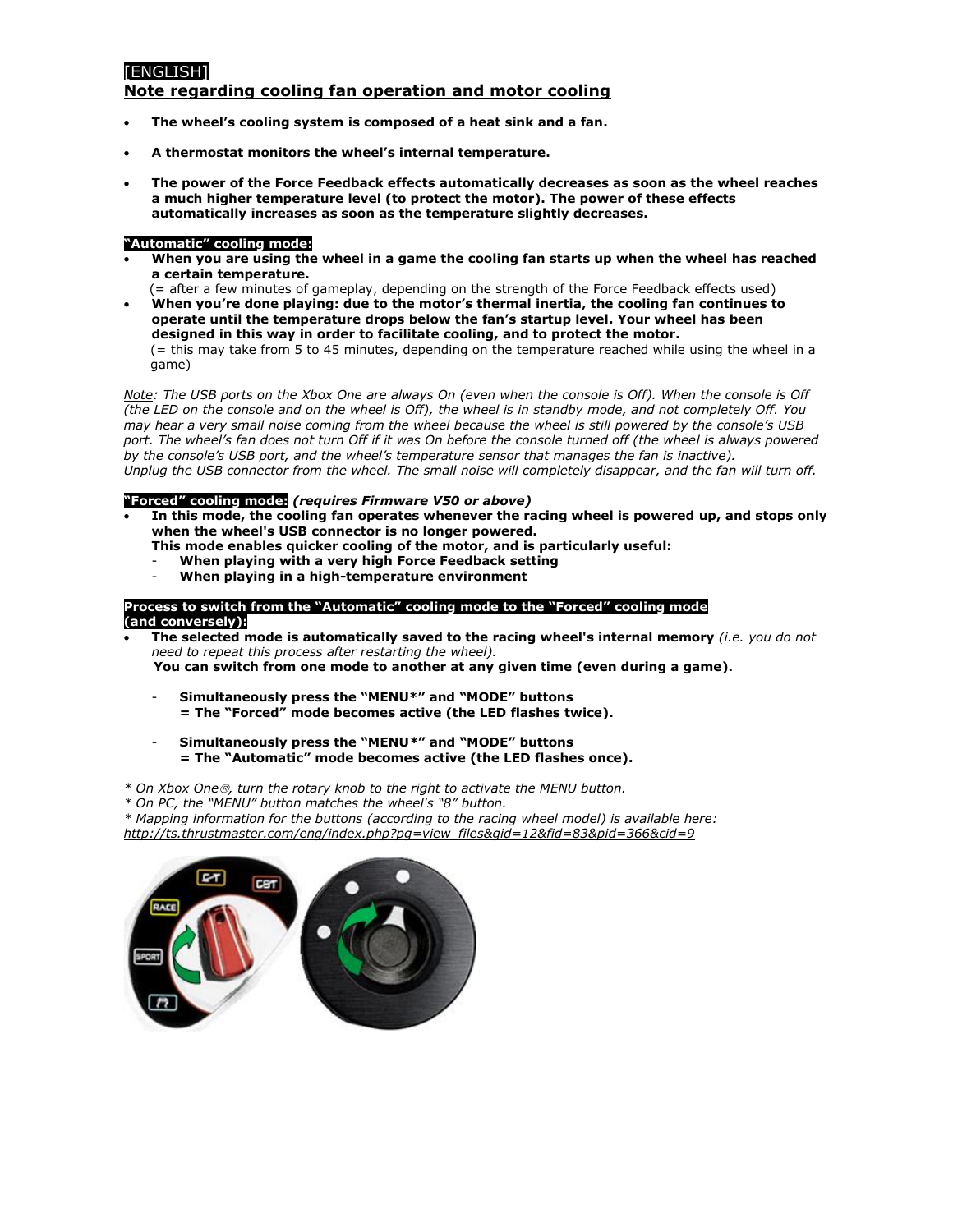# <span id="page-2-0"></span>**[FRANCAIS]**

## **Note relative au fonctionnement du ventilateur de refroidissement et au refroidissement du moteur**

- **Le système de refroidissement du volant est composé d'un radiateur et d'un ventilateur.**
- **Un thermostat calcule la température interne du volant.**
- **La puissance des effets Force Feedback diminue automatiquement dès que le volant atteint un niveau de température beaucoup plus élevé (afin de protéger le moteur). La puissance de ces effets remonte automatiquement dès que la température redescend légèrement.**

### **Mode de refroidissement « Automatique » :**

- **En phase de jeu le ventilateur de refoidissement se met en marche dès que le volant atteint un certain niveau de température.**
- (= après quelques minutes de jeu en fonction de la puissance des effets de force utilisés) • **Après la phase de jeu, en raison de l'inerthie thermique du moteur, le ventilateur de refroidissement reste en marche jusqu'à ce que la température redescende au niveau de mise en marche. Le tout afin de faciliter le refroidissement et de protéger le moteur.**

(= cela peut prendre de 5 à 45 mn en fonction du niveau de température atteint pendant la phase de jeu)

*Remarque : Les ports USB de la console Xbox One sont toujours allumés (et ce même lorsque la console est éteinte). Lorsque la console est éteinte (la led de la console et la led du volant sont éteintes), le volant est en mode veille et n'est pas complètement éteint. Ceci explique pourquoi le ventilateur du volant ne s'éteint pas s'il était en marche avant que la console soit éteinte (car le volant est toujours alimenté par le port USB de la console, mais le capteur de température du volant qui gère le ventilateur est désactivé). Vous pouvez débrancher le connecteur USB du volant et le ventilateur s'éteindra.* 

#### **Mode de refroidissement « Forcé » :** *(nécessite le Firmware V50 ou supérieur)*

- **Dans ce mode, le ventilateur de refoidissement se met en marche dès que le volant est allumé et ne s'éteint que lorsque l'USB du volant n'est plus alimenté.** 
	- **Ce mode permet de refroidir plus rapidement le moteur, notamment :**
	- **Si vous jouez avec un réglage de Force Feedback très élevé.**
	- **Si vous jouez dans un environnement à température élevée.**

#### **Procédure pour basculer du Mode de refroidissement « Automatique » au mode « Forcé » (et inversement) :**

- **Le mode choisi est automatiquement sauvegardé dans la mémoire interne du volant** *(il n'est pas nécessaire de répéter la procédure à chaque nouveau rédémarrage du volant).*  **Vous pouvez basculer d'un mode à l'autre à tout moment (même en cours de jeu).**
	- **Appuyez simultanément sur les boutons « MENU***\** **+ MODE » = le mode « Forcé » est activé (la LED clignote 2 fois).**
	- **Appuyez simultanément sur les boutons « MENU***\** **+ MODE » = le mode « Automatique » est activé (la LED clignote 1 fois).**
- *\* Sur Xbox One, le bouton MENU s'active en tournant le bouton rotatif vers la droite.*
- *\* Sur PC, le bouton MENU correspond au bouton 8 du volant*

*\* Mapping des boutons (en fonction de la roue utilisée) disponible à cette adresse : [http://ts.thrustmaster.com/eng/index.php?pg=view\\_files&gid=12&fid=83&pid=366&cid=9](http://ts.thrustmaster.com/eng/index.php?pg=view_files&gid=12&fid=83&pid=366&cid=9)*

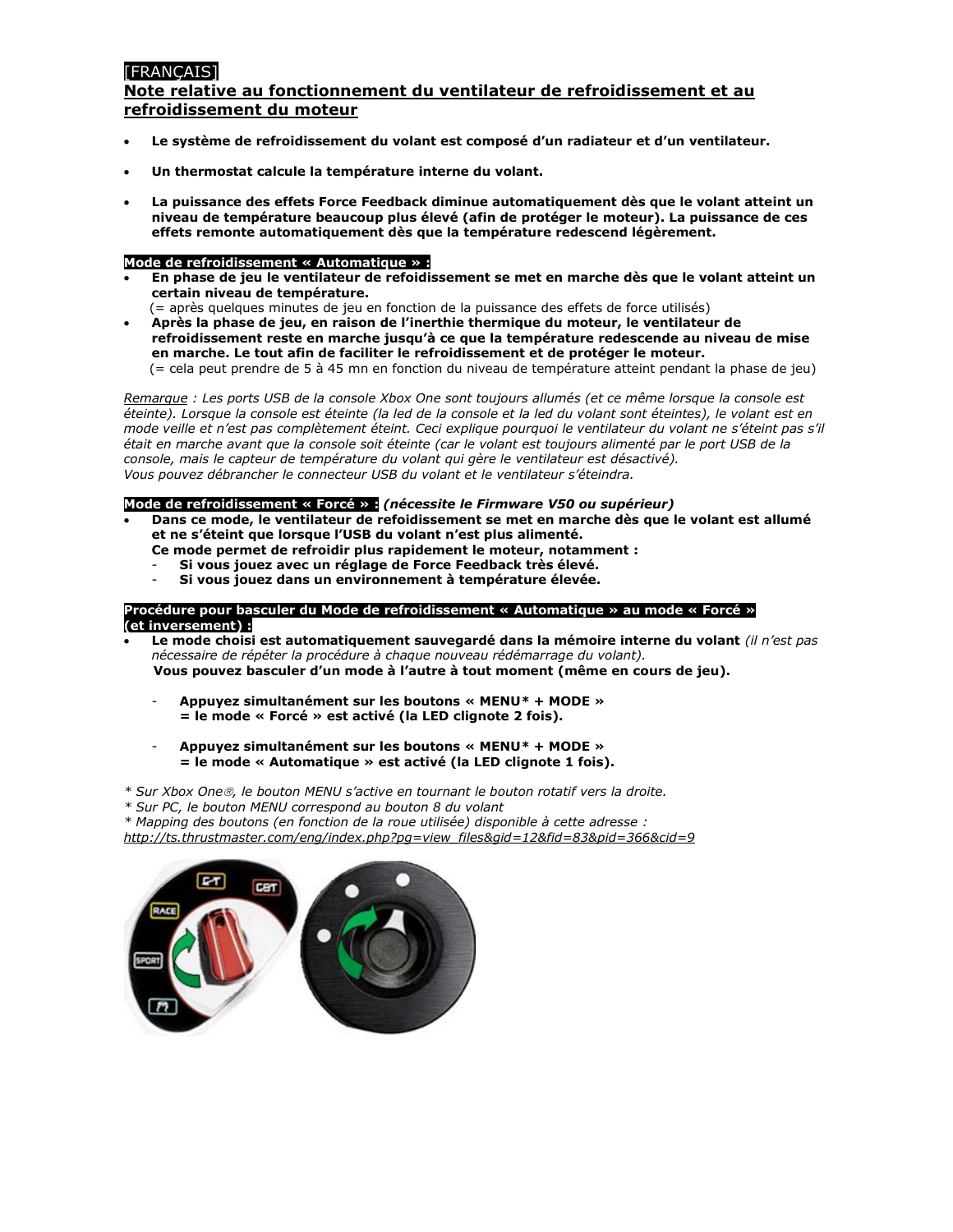# <span id="page-3-0"></span>DEUTSCH<sub>1</sub>

### **Anmerkung zum Lüfterbetrieb und zur Motorkühlung**

- **Das Kühlsystem des Lenkers besteht aus einem Kühlkörper und einem Lüfter.**
- **Ein Thermostat überwacht die interne Temperatur des Lenkers.**
- **Die Leistung der Force Feedback Effekte verringert sich automatisch, sobald das Rad ein viel höheres Temperaturniveau (zum Schutz des Motors) erreicht. Die Leistung dieser Effekte erhöht sich automatisch, sobald die Temperatur leicht abnimmt.**

### **"Automatic" Kühlungsmodus:**

- **Wenn Sie das Lenkrad in einem Spiel benutzen:**
	- **Beginnt der Lüfter zu arbeiten, wenn der Lenker eine bestimmte Temperatur erreicht hat.** (= nach ein paar Minuten, je nach der Stärke der benutzten Force Feedback Effekte)
- **Nach dem Spielen: Während der Abkühlungsphase des Motors läuft der Lüfter weiter bis die Temperatur unter den Beginn der Startstufe des Lüfters abgesunken ist. Ihr Lenkrad wurde deshalb so gestaltet, um eine Kühlung zu fördern und zu erleichtern und um den Motor zu schützen.**

(= dies kann zwischen 5 bis 45 Minuten dauern und ist abhängig von der Temperatur, die durch die Nutzung des Lenkers im Spiel erreicht wurde)

Hinweis: Die USB-Anschlüsse auf der Xbox One sind immer in Betrieb (auch wenn die Konsole ausgeschaltet ist). Wenn die Konsole ausgeschaltet ist (die LED auf der Konsole und am Lenkrad ist aus), befindet sich das Lenkrad im Stand-by-Modus und ist nicht völlig abgeschaltet. Sie könnten sehr leise Geräusche aus dem Lenkrad vernehmen, weil das Lenkrad immer noch vom USB-Port der Konsole mit Strom versorgt wird. Der Lüfter des Lenkers lässt sich nicht ausschalten, wenn dieser eingeschaltet wurde, bevor die Konsole ausgeschaltet wurde (das Lenkrad wird immer vom USB-Port der Konsole stromversorgt und der Temperatursensor des Rades, der den Lüfter kontrolliert, ist inaktiv).

Ziehen Sie den USB-Stecker des Lenkers ab. Die leisen Geräusche verschwinden völlig und der Lüfter schaltet sich aus.

#### **"Forced" Kühlungsmodus:** *(Erfordert Firmware V50 oder höher)*

- **In diesem Modus läuft das Kühlgebläse immer wenn der Rennlenker angestellt wird und stoppt erst dann wenn der USB-Stecker des Lenkers nicht mehr mit Strom versorgt wird.** 
	- **Dieser Modus ermöglicht eine schnellere Kühlung des Motors und ist insbesondere nützlich:**
	- **Wenn Sie mit einer sehr hohen Force-Feedback-Einstllung spielen.**
	- **Wenn Sie in einer sehr warmen Umgebung spielen.**

**Prozedere zum Umschalten vom Kühlmodus "Automatisch" in den Kühlmodus "Forced" (und umgekehrt):**

• **Der gewählte Modus wird automatisch auf dem internen Speicher des Lenkrads gespeichert** 

*(d. h. Sie brauchen dieses Prozedere nicht nach jedem Neustart des Lenkers erneut auszuführen).*

- **Sie können jederzeit, selbst während eines Spiels, von einem Modus zu einem anderen umschalten.**
	- **Drücken Sie gleichzeitig die Buttons "MENU***\*"* **und "MODE" = der "Forced" Modus wird aktiviert (die LED blinkt zweimal).**
	- **Drücken Sie gleichzeitig die Buttons "MENU***\*"* **und "MODE" = der "Automatic" Modus wird aktiviert (die LED blinkt einmal).**

*\* Auf der Xbox One drehen Sie den Drehschalter nach rechts, um den MENU Button zu aktivieren.*

*\* Auf dem PC entspricht der "MENU" Button dem "8" Button des Lenkers.*

*\* Button-Mapping-Information (je nach Rennlenkermodell) steht hier zur Verfügung: [http://ts.thrustmaster.com/eng/index.php?pg=view\\_files&gid=12&fid=83&pid=366&cid=9](http://ts.thrustmaster.com/eng/index.php?pg=view_files&gid=12&fid=83&pid=366&cid=9)*

<span id="page-3-1"></span>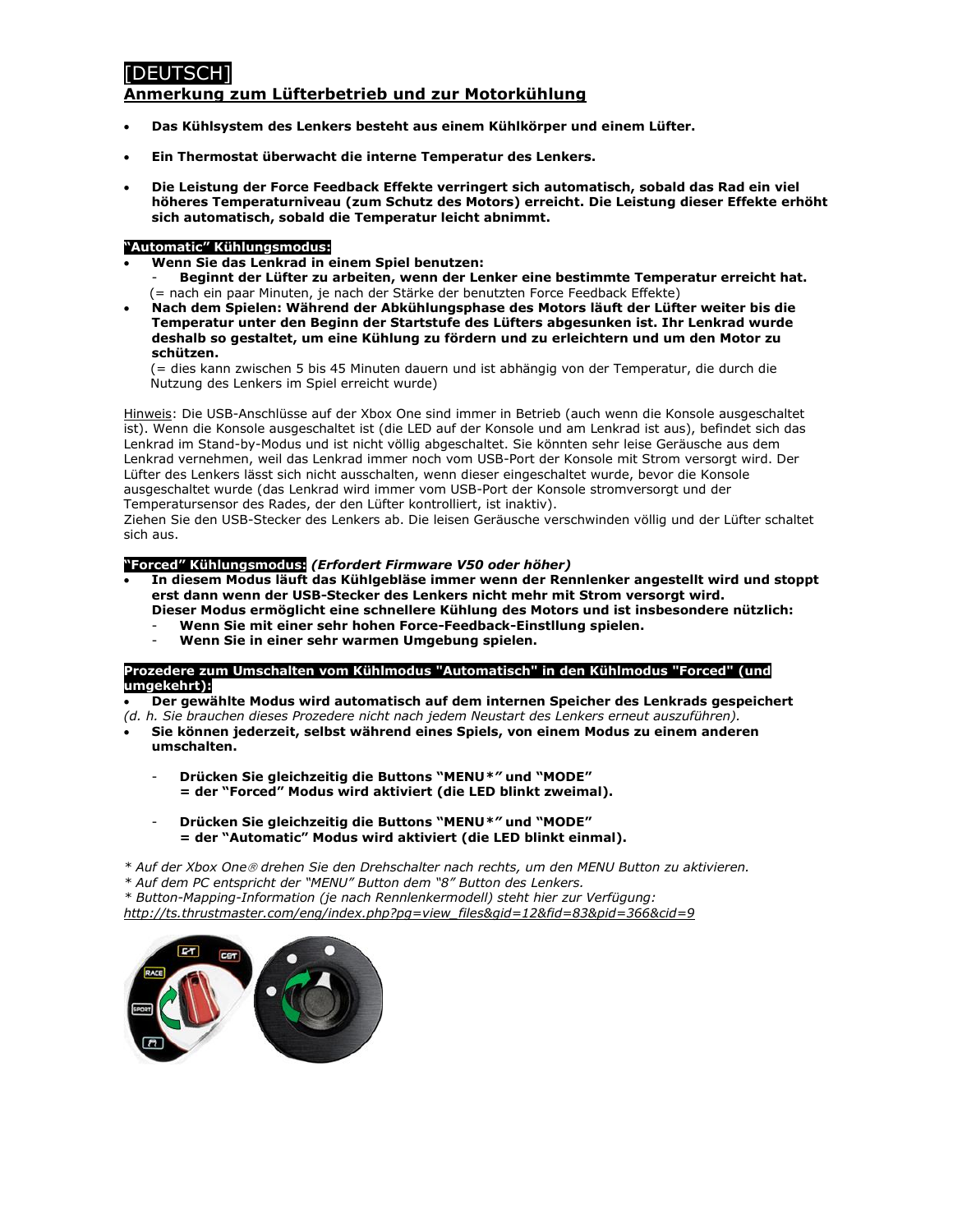# [NEDERLANDS]

### **Opmerking over werking koelventilator en motorkoeling**

- **Het stuur wordt gekoeld door een koellichaam en een ventilator.**
- **De temperatuur van het stuur wordt continu gemeten door een thermostaat.**
- **De intensiteit van de Force Feedback-effecten neemt automatisch af als het stuur erg warm wordt (om de motor te beschermen). De intensiteit van deze effecten neemt automatisch toe zodra de temperatuur weer iets zakt.**

### **"Automatic" cooling mode:**

• **Bij gebruik wordt het stuur warm en zodra een bepaalde temperatuur wordt gebruikt, slaat de koelventilator aan.**

(dit is meestal na enkele minuten gamen en is afhankelijk van de intensiteit van de Force Feedbackeffecten)

• **Na gebruik van het stuur loopt de temperatuur slechts langzaam terug en zal de koelventilator blijven draaien totdat de gewenste temperatuur is bereikt. De koeling van uw racestuur is op deze wijze ontworpen om alle onderdelen maximaal te beschermen.**

(dit kan 5 - 45 minuten duren, afhankelijk van de tijdens het gamen bereikte temperaturen)

*Opmerking: De USB-poorten op de Xbox One staan altijd Aan (zelfs als de console Uit staat). Wanneer de console Uit staat (de LED op de console en op het stuur zijn Uit), is het stuur in standby-modus en staat het niet helemaal Uit. Omdat het stuur nog steeds stroom ontvangt van de USB-poort van de console, maakt het stuur mogelijk zachte geluiden. De ventilator van het stuur blijft draaien als hij dat deed toen de console werd uitgeschakeld. Het stuur blijft namelijk stroom ontvangen van de USB-poort van de console en de temperatuursensor van het stuur is nu uitgeschakeld.*

*Koppel de USB-connector los van het stuur. Het stuur zal nu geen geluid meer maken en de ventilator zal stoppen.*

### **Modus geforceerd koelen:** *(vereist firmware V50 of hoger)*

- **In deze modus draait de koelventilator permanent als het racestuur Aan staat en stopt pas als de USB-aansluiting van het stuur geen voedingsstroom meer ontvangt. In deze mode wordt de motor het snelst en best gekoeld. Dit is nuttig in de volgende omstandigheden:**
	- **Bij het gamen met een zeer hoge Force Feedback instelling**
		- **Bij het gamen in een omgeving met hoge temperaturen**

#### **Hoe te wisselen tussen de modi automatisch koelen en geforceerd koelen:**

- **De geselecteerde modus wordt automatisch opgeslagen in het interne geheugen van het racestuur** *(en wordt dus weer actief nadat het stuur opnieuw wordt aangezet).*  **U kunt op elk gewenst moment, zelfs tijdens een game, wisselen tussen de twee koelmodi.**
	- **Druk tegelijkertijd op de knoppen "MENU\*" en "MODE" = de modus geforceerd koelen wordt actief (de LED knippert twee maal).**
	- **Druk tegelijkertijd op de knoppen "MENU\*" en "MODE" = de modus automatisch koelen wordt actief (de LED knippert één maal).**

*\* Draai op de Xbox One de draaiknop naar rechts om de MENU-knop te activeren.*

*\* Op de PC functioneert de "8"-knop van het stuur als "MENU"-knop.*

*\* Informatie over het toewijzen van functies aan de knoppen op een stuur is beschikbaar op: [http://ts.thrustmaster.com/eng/index.php?pg=view\\_files&gid=12&fid=83&pid=366&cid=9](http://ts.thrustmaster.com/eng/index.php?pg=view_files&gid=12&fid=83&pid=366&cid=9)*

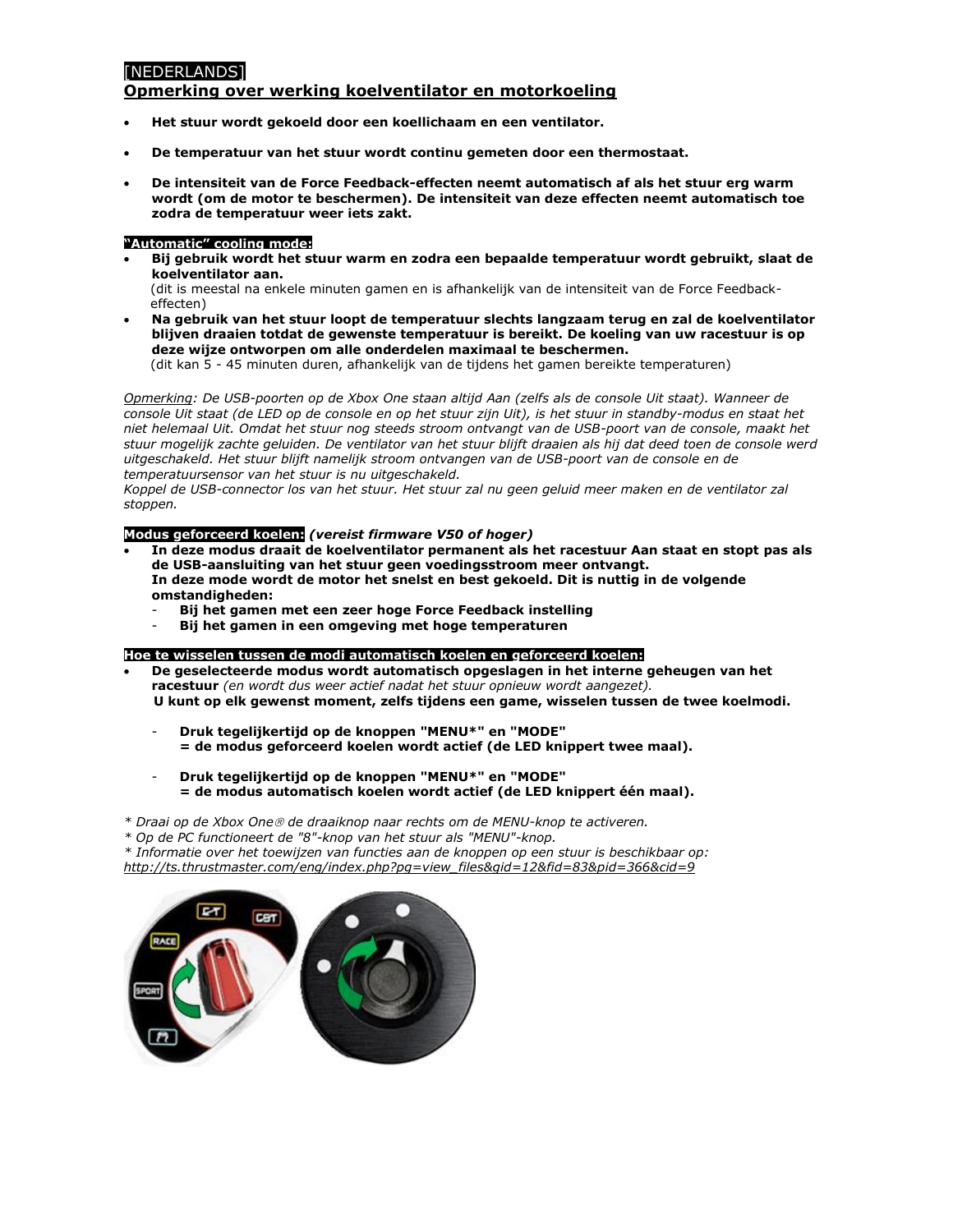# <span id="page-5-0"></span>[ITALIANO]

## **Nota sul funzionamento della ventola di raffreddamento e sul raffreddamento del motore**

- **Il sistema di raffreddamento del volante è composto da un dissipatore e da una ventola.**
- **Un termostato monitora la temperatura interna del volante.**
- **La forza degli effetti Force Feedback diminuisce automaticamente all'aumentare della temperatura interna (per proteggere il motore). La potenza di tali effetti aumenta automaticamente non appena la temperatura dovesse calare leggermente.**

### **Modalità di raffreddamento "Automatico":**

- **Quando usi il volante in un gioco: la ventola di raffreddamento si avvia nel momento in cui il volante ha raggiunto una data temperatura.**
- (= dopo alcuni minuti di gioco, a seconda dell'intensità degli effetti the Force Feedback utilizzati) • **Quando smetti di giocare: a causa dell'inerzia termica del motore, la ventola continua a girare finché la temperatura non scende al di sotto del livello iniziale di avvio. Il tuo volante è stato così progettato per facilitarne il raffreddamento e per proteggere il motore.** (= questa operazione potrebbe durare da 5 a 45 minuti, a seconda della temperatura raggiunta durante l'uso del volante in un gioco)

*Nota: le porte USB della Xbox One sono sempre accese (anche a console spenta). A console spenta (i LED sulla console e sul volante, sono spenti), il volante si trova in modalità standby, pertanto non totalmente spento. Dato che il volante continua a essere alimentato dalla porta USB della console, potresti percepire un leggerissimo rumore proveniente dal volante stesso. La ventola del volante, se accesa, non si spegne prima dello spegnimento della console (poiché il volante continua a essere alimentato dalla porta USB della console, ma il termometro per la temperatura del volante, che controlla la ventola, è disattivato). Scollega il connettore USB dal volante. Il rumore appena percepibile sparirà completamente e la ventola si spegnerà.*

### **Modalità di raffreddamento "Forzato":** *(richiede Firmware V50 o succesivo)*

- **In questa modalità, la ventola si attiva non appena il volante viene acceso e si arresta solo quando il connettore USB del volante non risulta più alimentato. Questa modalità attiva un più rapido raffreddamento del motore, risultando particolarmente utile:**
	- **Giocando con un livello di Force Feedback molto alto**
	- **Giocando in un locale molto caldo**

#### **Procedura per passare dalla modalità di raffreddamento "Automatico" alla modalità "Forzato" (e viceversa):**

- **La modalità selezionata viene automaticamente salvata nella memoria interna del volante**  *(ovvero, non dovrai ripetere questa procedura ogniqualvolta riavvierai il volante).*  **Puoi passare da una modalità all'altra in qualsiasi momento (anche mentre stai giocando).**
	- **Premi simultaneamente i pulsanti "MENU***"* **e "MODE" = La modalità "Forzato" è ora attiva (il LED lampeggia due volte).**
	- **Premi simultaneamente i pulsanti "MENU***"* **e "MODE" = La modalità "Automatico" è ora attiva (il LED lampeggia una volta).**

• *\* Su Xbox One, per attivare il pulsante MENU devi girare la manopola rotante verso destra.*

*\* Su PC, il pulsante "MENU" corrisponde al pulsante "8" del volante.*

*\* Ulteriori informazioni sulla mappatura dei pulsanti (in base al modello del volante) sono disponibili qui: [http://ts.thrustmaster.com/eng/index.php?pg=view\\_files&gid=12&fid=83&pid=366&cid=9](http://ts.thrustmaster.com/eng/index.php?pg=view_files&gid=12&fid=83&pid=366&cid=9)*

<span id="page-5-1"></span>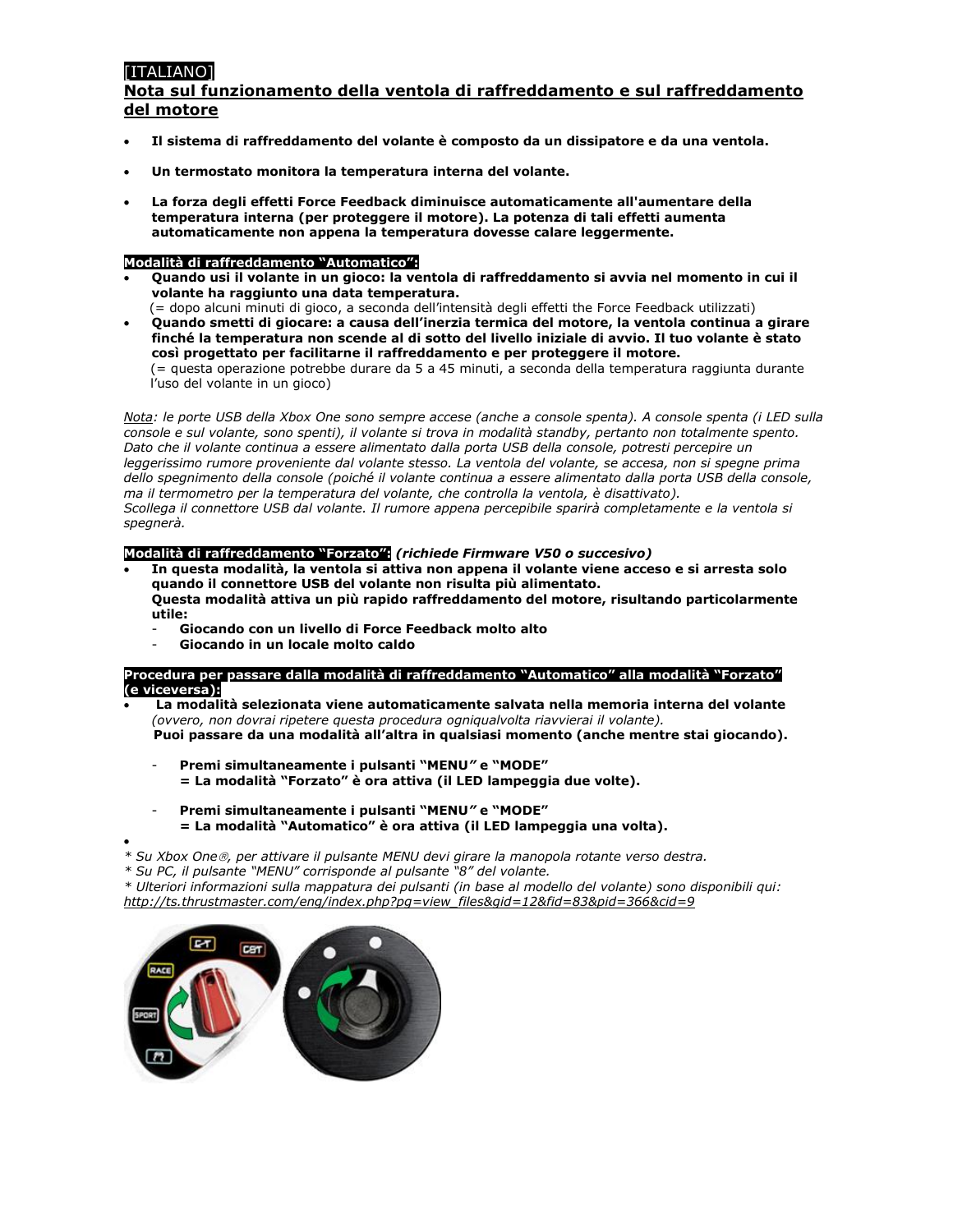# [ESPAÑOL]

# **Nota relativa al funcionamiento del ventilador de refrigeración y la refrigeración del motor**

- **El sistema de refrigeración del volante se compone de un disipador de calor y un ventilador.**
- **Un termostato calcula la temperatura interna del volante.**
- **La potencia de los efectos Force Feedback disminuye automáticamente en cuanto el volante alcanza un nivel de temperatura mucho más alto (para proteger el motor). La potencia de esos efectos aumenta automáticamente en cuanto se reduce ligeramente la temperatura.**

### **Modo de refrigeración "Automático":**

- **Cuando estás utilizando el volante en un juego: el ventilador de refrigeración se pone en marcha cuando el volante ha alcanzado una determinada temperatura.**
- (= tras unos minutos de juego, dependiendo de la potencia de los efectos Force Feedback utilizados) • **Cuando has terminado de jugar: debido a la inercia térmica del motor, el ventilador de refrigeración continúa funcionando hasta que la temperatura desciende por debajo del nivel inicial del ventilador. El volante se ha diseñado de esta manera para facilitar la refrigeración y para proteger el motor**.

(= este funcionamiento puede durar de 5 a 45 minutos, dependiendo de la temperatura alcanzada al utilizar el volante en un juego)

*Nota: Los puertos USB de la Xbox One siempre están encendidos (incluso cuando la consola está apagada). Cuando la consola está apagada (el LED de la consola y el del volante están apagados), el volante está en modo de reposo y no totalmente apagado. Puede que oigas un ruido muy pequeño proveniente del volante porque sigue alimentado mediante el puerto USB de la consola. El ventilador del volante no se apaga si estaba encendido antes de apagarse la consola (el volante siempre está alimentado mediante el puerto USB de la consola, y el sensor de temperatura del volante que gestiona el ventilador está inactivo). Desenchufa el conector USB del volante. El ruidito desaparecerá por completo y el ventilador se apagará.*

#### **Modo de refrigeración "Forzado":** *(requiere Firmware V50 o superior)*

• **En este modo, el ventilador de refrigeración funciona siempre que el volante de carreras tiene corriente eléctrica, y se detiene solamente cuando el conector USB del volante deja de tener corriente.**

**Este modo garantiza una refrigeración más rápida del motor, y es particularmente útil:**

- **Al jugar con un ajuste de Force Feedback muy alto**
- **Al jugar en un entorno con alta temperatura**

**Proceso para cambiar del modo de refrigeración "Automático" al modo de refrigeración "Forzado" (y a la inversa):**

- **El modo seleccionado se guarda automáticamente en la memoria interna del volante de carreras** *(es decir, no tienes que repetir este proceso tras reiniciar el volante).*
	- **Puedes cambiar de un modo a otro en cualquier momento dado (incluso durante un juego).**
	- **Pulsa simultáneamente los botones "MENU***\*"* **y "MODE" = El modo "Forzado" pasa a estar activo (el LED parpadea dos veces).**
	- **Pulsa simultáneamente los botones "MENU***\*"* **y "MODE" = El modo "Automático" pasa a estar activo (el LED parpadea una vez).**

*\* En Xbox One, gira el interruptor giratorio hacia la derecha para activar el botón MENU.*

*\* En PC, el botón "MENU" coincide con el botón "8" del volante.*

*\* La información de mapeado de los botones (según el modelo del volante de carreras) está disponible aquí: [http://ts.thrustmaster.com/eng/index.php?pg=view\\_files&gid=12&fid=83&pid=366&cid=9](http://ts.thrustmaster.com/eng/index.php?pg=view_files&gid=12&fid=83&pid=366&cid=9)*

<span id="page-6-0"></span>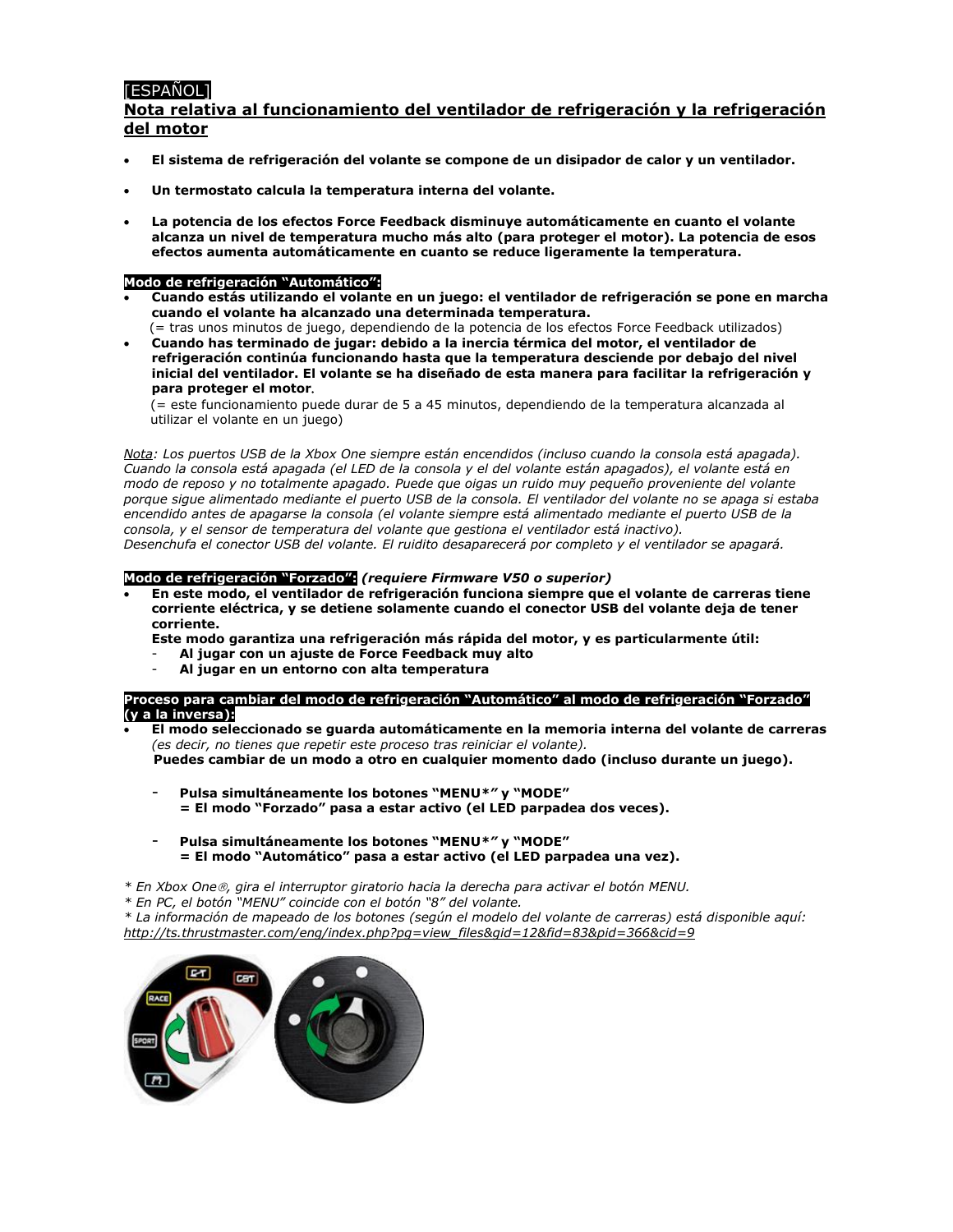# [PORTUGUÊS]

### **Nota relativa ao funcionamento da ventoinha de refrigeração e refrigeração do motor**

- **O sistema de refrigeração do volante é composto por um dissipador de calor e uma ventoinha.**
- **Um termóstato monitoriza a temperatura interna do volante.**
- **A potência dos efeitos Force Feedback diminui automaticamente assim que o volante atinge uma temperatura muito mais alta (para proteger o motor). A potência destes efeitos aumenta automaticamente assim que a temperatura desce ligeiramente.**

### **Modo de refrigeração "Automático":**

- **Quando utiliza o volante num jogo: a ventoinha de refrigeração arranca quando o volante atinge uma determinada temperatura.**
- (= ao fim de alguns minutos de jogo, consoante a intensidade dos efeitos Force Feedback utilizados) • **Quando acaba de jogar: devido à inércia térmica do motor, a ventoinha de refrigeração continua**

**a funcionar até a temperatura ser inferior ao nível de arranque da ventoinha. O seu volante foi concebido desta forma para facilitar a refrigeração e proteger o motor.** (= isto pode demorar entre 5 a 45 minutos, em função da temperatura atingida durante a utilização do volante num jogo)

*Nota: As portas USB na Xbox One estão sempre ligadas (mesmo que a consola esteja desligada). Quando a consola está desligada (o LED na consola e no volante está apagado), o volante encontra-se em modo de espera e não completamente desligado. Poderá ouvir um ruído muito ligeiro proveniente do volante porque este continua ligado à porta USB da consola. A ventoinha do volante não se desliga se estava ligada antes de a consola ser desligada (o volante continua a ser alimentado pela porta USB da consola e o sensor de temperatura do volante que gere a ventoinha está inativo).*

*Desligue o conector USB do volante. O ruído ligeiro desaparecerá por completo e a ventoinha desligar-se-á.*

#### **Modo de refrigeração "Forçado":** *(requer o firmware V50 ou superior)*

- **Neste modo, a ventoinha de refrigeração funciona sempre que o volante está ligado, e só para quando o conector USB do volante deixa de ser alimentado.** 
	- **Este modo permite a refrigeração mais rápida do motor, sendo particularmente útil:** - **Ao jogar com uma definição Force Feedback muito alta**
		- **Ao jogar num ambiente de alta temperatura**

#### **Processo para mudar do modo de refrigeração "Automático" para o modo de refrigeração "Forçado" (e vice-versa):**

- **O modo selecionado é guardado automaticamente na memória interna do volante** *(ou seja, não necessita de repetir este processo depois de reiniciar o volante).*  **Pode mudar de um modo para o outro em qualquer altura (mesmo durante um jogo).**
	- **Prima simultaneamente os botões "MENU\*" e "MODE" = O modo "Forçado" fica ativo (o LED pisca duas vezes).**
	- **Prima simultaneamente os botões "MENU***\****" e "MODE" = O modo "Automático" fica ativo (o LED pisca uma vez).**

*\* Na Xbox One, rode o botão giratório para a direita para ativar o botão MENU.*

*\* No PC, o botão "MENU" corresponde ao botão "8" do volante.*

- *\* As informações de mapeamento dos botões (consoante o modelo de volante) estão disponíveis aqui:*
- *http://ts.thrustmaster.com/eng/index.php?pg=view\_files&gid=12&fid=83&pid=366&cid=9*

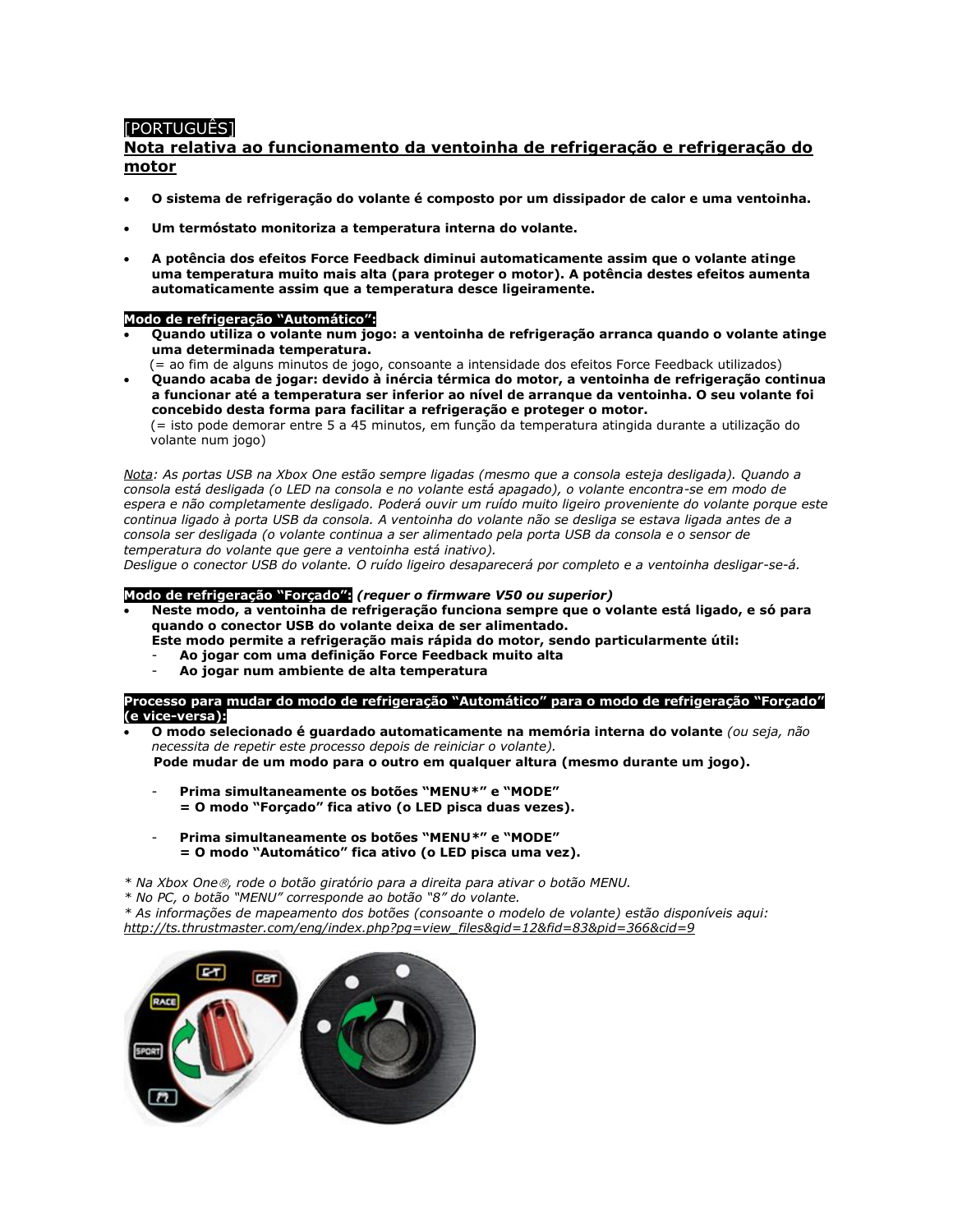# <span id="page-8-0"></span>**PYCCKNЙ1**

### **Пояснение о работе вентилятора и охлаждении мотора**

- **Механизм охлаждения рулевой системы состоит из теплоотвода и вентилятора.**
- **Термостат контролирует внутреннюю температуру рулевой системы.**
- **Мощность эффектов силовой обратной связи автоматически ослабевает с достижением значительно более высокой температуры руля (в целях защиты мотора). Мощность этих эффектов автоматически возрастает при небольшом падении температуры.**

#### **«Автоматический» режим охлаждения**

- **Во время игры с задействованием руля охлаждающий вентилятор включается, когда температура достигает определенного значения.** (= через несколько минут после начала игры, в зависимости от настроенного уровня силовой обратной связи)
- **После окончания игры вентилятор продолжает работу, до тех пор пока температура не упадет ниже заданного значения, что связано с тепловой инертностью мотора. Подобная конструкция рулевой системы позволяет упростить процесс охлаждения и защитить мотор.** (= время охлаждения может составить от 5 до 45 минут, в зависимости от температуры, достигнутой во время игры)

*Примечание: USB-порты консоли Xbox One всегда включены (даже при выключенной консоли). Если консоль выключена (индикаторы на консоли и на руле не горят), рулевая система находится в режиме ожидания, но не выключена полностью. рулевая система может издавать тихий звук, так как она получает питание по USB-шине; если при выключении консоли вентилятор рулевой системы работал, он не выключается (рулевая система постоянно получает питание по USB-шине, а ее датчик температуры, управляющий вентилятором, выключен).*

*Отсоедините USB-кабель от рулевой системы. Шум работы пропадет, и вентилятор выключится.*

#### **«Принудительный» режим охлаждения** *(требуется прошивка версии V50 или выше)*

- **В этом режиме вентилятор работает все время, пока включена рулевая система, и останавливается только при прекращении подачи питания по шине USB. Этот режим обеспечивает быстрое охлаждение мотора; он особенно полезен в следующих ситуациях:**
	- **во время игры с очень высоким уровнем силовой обратной связи;**
	- **во время игры в жарких условиях.**

**Процедура перехода от автоматического к принудительному режиму охлаждения (и обратно)**

• **Выбор режима автоматически сохраняется во внутренней памяти рулевой системы** *(т. е., эту процедуру не требуется повторять после перезапуска системы).*

 **Переключиться с одного режима на другой можно в любой момент времени (даже во время игры).**

- **Нажмите одновременно кнопки MENU\* и MODE** 
	- **= включается принудительный режим (индикатор мигает дважды).**
- **Нажмите одновременно кнопки MENU\* и MODE = включается автоматический режим (индикатор мигает один раз).**

*\* На Xbox One для активизации кнопки MENU поверните поворотный переключатель вправо.*

*\* На ПК кнопка MENU соответствует кнопке 8 руля.*

*\* Информацию о соотнесении кнопок (согласно модели рулевой системы) можно найти здесь: [http://ts.thrustmaster.com/eng/index.php?pg=view\\_files&gid=12&fid=83&pid=366&cid=9](http://ts.thrustmaster.com/eng/index.php?pg=view_files&gid=12&fid=83&pid=366&cid=9)*

<span id="page-8-1"></span>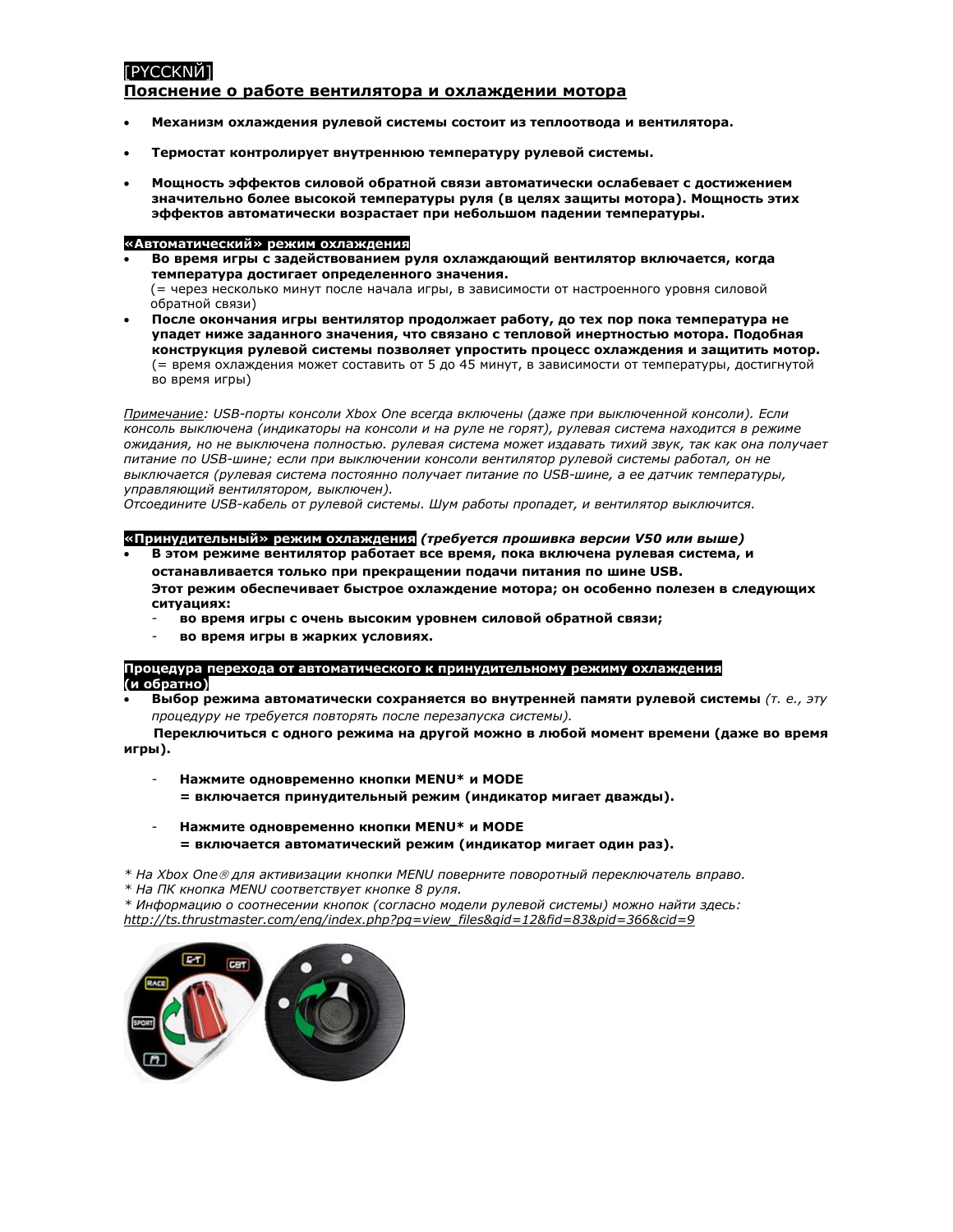# [ΕΛΛΗΝΙΚΑ] **Σημείωση σχετικά με τη λειτουργία του ανεμιστήρα και του κινητήρα ψύξης**

- **Το σύστημα ψύξης της τιμονιέρας αποτελείται από μια ψύκτρα και έναν ανεμιστήρα.**
- **Ένας θερμοστάτης παρακολουθεί την εσωτερική θερμοκρασία της τιμονιέρας.**
- **Η ισχύς των εφέ της λειτουργίας Force Feedback μειώνεται αυτόματα αμέσως μόλις το τιμόνι αγγίξει ένα αρκετά υψηλότερο επίπεδο θερμοκρασίας (για να προστατευθεί ο κινητήρας). Η ισχύς αυτών των εφέ αυξάνεται αυτόματα αμέσως μόλις η θερμοκρασία μειωθεί ελαφρώς.**

### **Λειτουργία ψύξης "Αυτόματη":**

- **Όταν χρησιμοποιείτε την τιμονιέρα σε ένα παιχνίδι:**
	- **Ο ανεμιστήρας ψύξης αρχίζει να λειτουργεί όταν η τιμονιέρα φτάσει σε μια συγκεκριμένη θερμοκρασία.**

(= μετά από μερικά λεπτά παιχνιδιού, ανάλογα με τη δύναμη των εφέ της λειτουργίας Force Feedback που χρησιμοποιούνται)

• **Όταν σταματήσετε το παιχνίδι: λόγω της θερμικής αδράνειας, ο ανεμιστήρας ψύξης συνεχίζει να λειτουργεί μέχρι η θερμοκρασία να πέσει στο επίπεδο που βρισκόταν όταν ο ανεμιστήρας άρχισε να λειτουργεί. Η τιμονιέρα σας έχει σχεδιαστεί με αυτόν τον τρόπο για να διευκολύνεται η ψύξη και να προστατεύεται ο κινητήρας.**

(= αυτή η ενέργεια χρειάζεται 5 έως 45 λεπτά, ανάλογα με τη θερμοκρασία που έχει φτάσει όταν η τιμονιέρα χρησιμοποιείται σε κάποιο παιχνίδι)

*Σημείωση: Οι θύρες USB στην κονσόλα Xbox One είναι πάντα ενεργοποιημένες (ακόμη και όταν η κονσόλα είναι απενεργοποιημένη). Όταν η κονσόλα είναι απενεργοποιημένη (η ενδεικτική λυχνία LED στην κονσόλα και στο τιμόνι είναι απενεργοποιημένη), το τιμόνι βρίσκεται σε κατάσταση αναμονής και δεν έχει απενεργοποιηθεί πλήρως. Μπορεί να ακούσετε έναν πολύ μικρό θόρυβο από το τιμόνι επειδή εξακολουθεί να τροφοδοτείται με ρεύμα από τη θύρα USB της κονσόλας. Ο ανεμιστήρας του τιμονιού δεν απενεργοποιείται αν είχε ενεργοποιηθεί πριν την απενεργοποίηση της κονσόλας (το τιμόνι τροφοδοτείται με ρεύμα πάντα από τη θύρα USB της κονσόλας και ο αισθητήρας θερμοκρασίας του τιμονιού που διαχειρίζεται τον ανεμιστήρα είναι ανενεργός). Αφαιρέστε το βύσμα USB από την πρίζα. Ο μικρός θόρυβος θα εξαλειφθεί εντελώς και ο ανεμιστήρας θα απενεργοποιηθεί.*

### **Λειτουργία ψύξης "Χειροκίνητη":** *(απαιτείται υλικολογισμικό V50 ή νεότερη έκδοση)*

• **Με αυτήν τη λειτουργία, ο ανεμιστήρας ψύξης λειτουργεί όποτε η τιμονιέρα τίθεται σε λειτουργία και διακόπτει τη λειτουργία της μόνο όταν η υποδοχή USB του τιμονιού δεν είναι πλέον ενεργοποιημένη.**

**Με αυτήν τη λειτουργία ο κινητήρας ψύχεται πιο γρήγορα, και επίσης χρησιμεύει ιδιαίτερα στα εξής:**

- **Όταν παίζετε με το Force Feedback στην εξαιρετικά υψηλή ρύθμιση**
- **Όταν παίζετε σε περιβάλλον με υψηλή θερμοκρασία**

**Διαδικασία εναλλαγής από την "Αυτόματη" λειτουργία ψύξης σε "Χειροκίνητη" (και αντίστροφα):**

• **Ο επιλεγμένος τρόπος λειτουργίας αποθηκεύεται αυτόματα στην εσωτερική μνήμη της τιμονιέρας** *(δηλ. δεν χρειάζεται να επαναλάβετε αυτήν τη διαδικασία κατά την επανεκκίνηση της τιμονιέρας).*

 **Μπορείτε να μεταβείτε από τον ένα τρόπο λειτουργίας στον άλλο οποιαδήποτε στιγμή (ακόμη και κατά τη διάρκεια του παιχνιδιού).**

- **Πατήστε ταυτόχρονα τα κουμπιά "MENU\*" και "MODE" = Η λειτουργία "Χειροκίνητη" ενεργοποιείται (Η ένδειξη LED αναβοσβήνει δύο φορές).**
- **Πατήστε ταυτόχρονα τα κουμπιά "MENU\*" και "MODE" = Η λειτουργία "Αυτόματη" ενεργοποιείται (Η ένδειξη LED αναβοσβήνει μία φορά).**

*\* Στο Xbox One, γυρίστε το περιστρεφόμενο κουμπί π[ρος τα δεξιά για να ενεργοποιήσετε το κουμπί MENU.*

*\* Στο PC, το κουμπί "MENU" αντιστοιχεί με το κουμπί "8" στο τιμόνι.*

*\* Πληροφορίες αντιστοίχισης κουμπιών (σύμφωνα με το μοντέλο της τιμονιέρας) υπάρχουν διαθέσιμα εδώ: [http://ts.thrustmaster.com/eng/index.php?pg=view\\_files&gid=12&fid=83&pid=366&cid=9](http://ts.thrustmaster.com/eng/index.php?pg=view_files&gid=12&fid=83&pid=366&cid=9)*

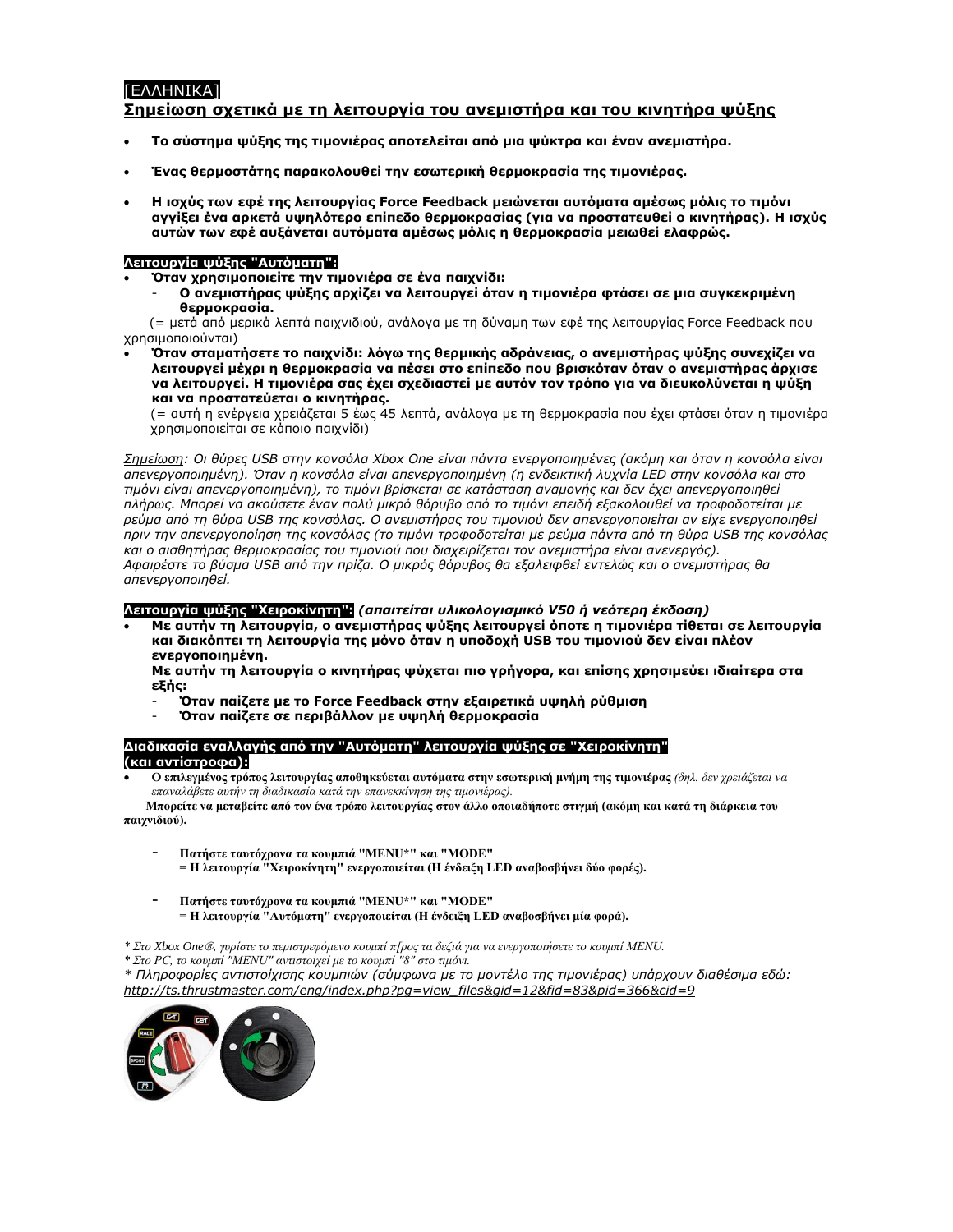# <span id="page-10-0"></span>[TÜRKÇE]

### **Soğutma fanının ve motor soğutmasının çalışması ile ilgili not**

- **Direksiyonun soğutma sistemi, soğutma plakası ve fandan oluşur.**
- **Bir termostat, direksiyonun iç sıcaklığını izler.**
- **Force Feedback (Kuvvet GeriBeslemesi) efektlerinin gücü, direksiyon çok yüksek sıcaklık seviyelerine ulaştığında (motoru korumak için) otomatik olarak azalır. Bu efektlerin gücü sıcaklık biraz düştüğünde, otomatik olarak artar.**

### **"Otomatik" soğutma modu:**

• **Oyun oynamak için direksiyonu kullanırken direksiyon belirli bir sıcaklığa ulaştığında soğutma fanı çalışmaya başlar.**

(= kullanılan Force Feedback efektlerinin gücüne bağlı olarak birkaç dakika oyun oynadıktan sonra)

• **Oyun oynamayı bıraktığınızda, motorun ısı tutması nedeniyle, sıcaklık fanın başlama seviyesinin altına düşene kadar soğutma fanı çalışmaya devam eder. Direksiyonunuz, soğutmaya yardımcı olacak ve motoru koruyacak şekilde tasarlanmıştır.**

(= oyun sırasında direksiyon kullanırken ulaşılan sıcaklığa göre, bu 5-45 dakika sürebilir)

*Not: Xbox One üzerindeki USB bağlantı noktaları her zaman açıktır (konsol kapalı olduğunda bile). Konsol kapalıyken (konsoldaki ve direksiyondaki LED kapalıdır), direksiyon tamamen kapalı olmayıp, bekleme modundadır. Direksiyondan çok küçük bir sesin geldiğini duyabilirsiniz, çünkü direksiyon halen USB bağlantı noktasından güç almaktadır. Direksiyonun fanı, konsol kapatılmadan önce Açıksa, kapanmaz (direksiyon her zaman konsolun USB bağlantı noktasından güç alır ve fanı yöneten direksiyonun sıcaklık sensörü devredışıdır). Direksiyondan USB konektörünü çıkarın. Küçük ses tamamen kaybolacak ve fan kapanacaktır.*

### **"Zorunlu" soğutma modu:** *(Donanım yazılımın V50 veya üstü gerekir)*

- **Bu modda soğutma fanı, yarış direksiyonu açıldığında çalışmaya başlar ve sadece direksiyonun USB konektörü artık beslenmediğinde durur.** 
	- **Bu mod motorun daha hızlı soğumasını sağlar ve özellikle şu durumlarda kullanışlıdır:**
	- **Çok yüksek Force Feedback ayarıyla oynarken**
	- **Yüksek sıcaklık ortamında oynarken**

# **"Otomatik" soğutma modundan "Zorunlu" soğutma moduna geçiş işlemi**

### **(ve tersi):**

• **Seçilen mod yarış direksiyonunu dahili hafızasına otomatik kaydedilir** *(yani direksiyonu yeniden başlattığınızda bu işlemi tekrarlamanız gerekmez).*

 **Bir moddan diğerine her zaman geçebilirsiniz (oyun sırasında bile).**

- **"MENU\*" ve "MODE" düğmelerine aynı anda basın = "Zorunlu" mod aktif hale gelir (LED iki kez yanıp söner).**
- **"MENU***\****" ve "MODE" düğmelerine aynı anda basın = "Otomatik" mod aktif hale gelir (LED bir kez yanıp söner).**
- *\* Xbox One'da MENU düğmesini çalıştırmak için döner düğmeyi sağa çevirin.*

*\* PC'de "MENU" düğmesi direksiyonun "8" düğmesine karşılık gelir.*

*\* Düğme eşleştirme bilgilerine şuradan ulaşabilirsiniz (yarış direksiyonu moduna göre):* 

*[http://ts.thrustmaster.com/eng/index.php?pg=view\\_files&gid=12&fid=83&pid=366&cid=9](http://ts.thrustmaster.com/eng/index.php?pg=view_files&gid=12&fid=83&pid=366&cid=9)*

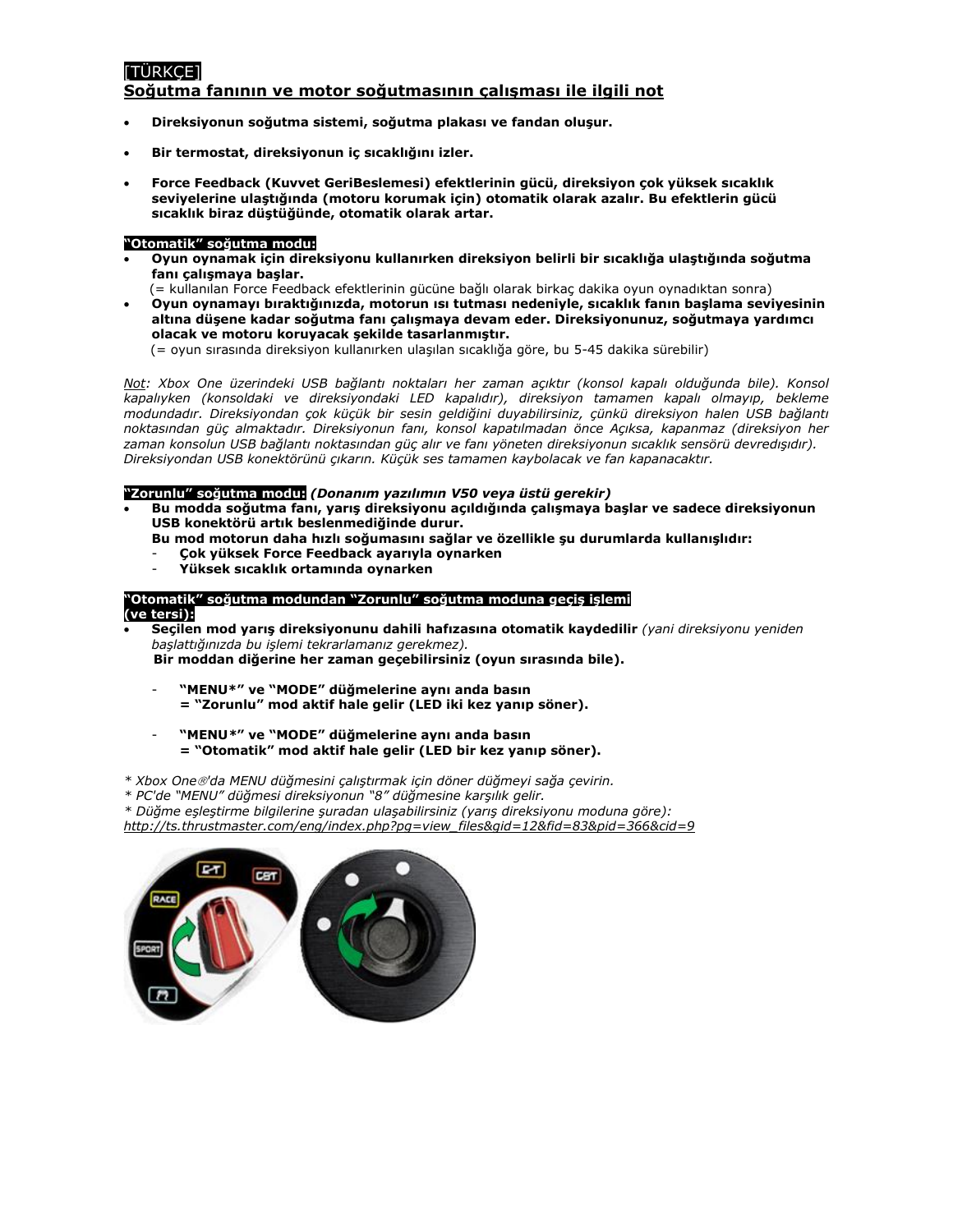# <span id="page-11-0"></span>[POLSKI]

### **Uwaga dotycząca działania wentylatora i chłodzenia silnika**

- **Układ chłodzenia kierownicy składa się z radiatora i wentylatora.**
- **Wewnętrzną temperaturę kierownicy monitoruje termostat.**
- **Jeśli kierownica osiągnie znacznie wyższą temperaturę, natężenie efektów siłowego sprzężenia zwrotnego automatycznie zmniejsza się (ma to na celu ochronę silnika). Natężenie tych efektów automatycznie zwiększa się z chwilą nieznacznego spadku temperatury.**

### **"Automatyczny" tryb chłodzenia:**

- **Podczas korzystania z kierownicy w grze:**
	- **Wentylator uruchamia się, gdy kierownica osiągnie określoną temperaturę.** (= po kilku minutach gry, w zależności od natężenia efektów siłowego sprzężenia zwrotnego)
- **Po zakończeniu gry: ze względu na bezwładność cieplną silnika wentylator działa nadal, aż temperatura spadnie poniżej poziomu, który spowodował uruchomienie wentylatora. Kierownica została tak zaprojektowana z myślą o ułatwieniu chłodzenia i zapewnienia ochrony silnika.**

(= może to potrwać od 5 do 45 minut, w zależności od temperatury osiągniętej podczas korzystania z kierownicy w grze)

*Uwaga: porty USB konsoli Xbox One są zawsze włączone (nawet jeśli konsola jest wyłączona). Gdy konsola jest wyłączona (dioda w konsoli i na kierownicy nie świeci), kierownica znajduje się w trybie gotowości, a więc nie jest całkowicie wyłączona. Z kierownicy może dochodzić bardzo cichy szum, ponieważ jest ona wciąż zasilana za pośrednictwem portu USB konsoli. Wentylator kierownicy nie wyłącza się, jeśli był włączony przed wyłączeniem konsoli (kierownica jest cały czas zasilana przez port USB konsoli, a znajdujący się w kierownicy czujnik temperatury, który steruje pracą wentylatora, jest nieaktywny).*

*Odłącz złącze USB od kierownicy. Cichy szum zniknie, a wentylator wyłączy się.*

### **"Wymuszony" tryb chłodzenia:** *(wymaga oprogramowania sprzętowego w wersji V50 lub nowszej)*

- **W tym trybie wentylator zaczyna działać z chwilą włączenia kierownicy, a zatrzymuje się dopiero wtedy, gdy złącze USB kierownicy przestaje być zasilane.** 
	- **Ten tryb umożliwia szybsze chłodzenie silnika i jest szczególnie przydatny:**
	- **Podczas grania z bardzo wysokim ustawieniem siłowego sprzężenia zwrotnego**
	- **Podczas grania w miejscu o wysokiej temperaturze**

### **Procedura przełączania "automatycznego" trybu chłodzenia na tryb "wymuszony" (i odwrotnie):**

• **Wybrany tryb jest automatycznie zapisywany w wewnętrznej pamięci kierownicy** *(tj. procedury tej nie trzeba powtarzać po ponownym uruchomieniu kierownicy).*  **Między trybami można się przełączać w dowolnym czasie (nawet podczas gry).**

- **Naciśnij jednocześnie przyciski** "**MENU\***" **i** "**MODE**"

 $=$  Włączy się tryb "wymuszony" (dioda mignie dwa razy).

 $N$ aciśnij jednocześnie przyciski "MENU<sup>\*"</sup> i "MODE"  $=$  Włączy się tryb "automatyczny" (dioda mignie dwa razy).

*\* W przypadku konsoli Xbox One obróć pokrętło w prawo, aby uaktywnić przycisk MENU.*

*\* W przypadku komputera PC przycisk* "*MENU*" *odowiada przyciskowi* "*8*" *kierownicy.*

*\* Informacje dotyczące mapowania przycisków (z uwzględnieniem modelu kierownicy) można znaleźć tutaj: [http://ts.thrustmaster.com/eng/index.php?pg=view\\_files&gid=12&fid=83&pid=366&cid=9](http://ts.thrustmaster.com/eng/index.php?pg=view_files&gid=12&fid=83&pid=366&cid=9)*

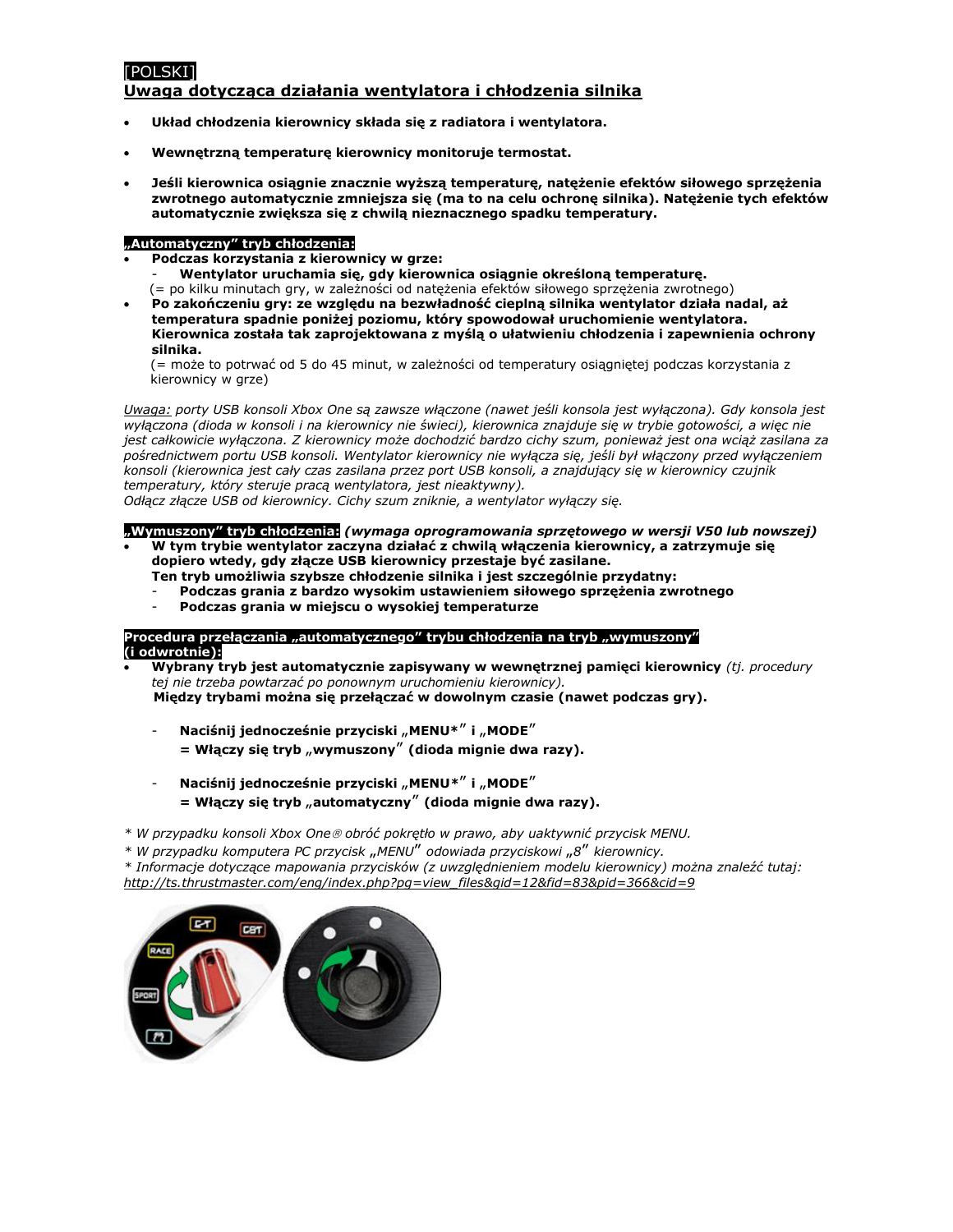## <span id="page-12-0"></span>[日本語] 冷却ファンの動作とモーターの冷却について

- ハンドルの冷却システムはヒートシンクとファンで構成されています。
- サーモスタットがハンドルの内部温度をモニターします。
- フォース・フィードバックの効果は、ハンドルの温度がかなり高くなると直ちに自動的に小さくなります (モーターを保護するため)。温 度が若干下がると、フォース・フィードバック効果は再び強くなります。

#### 「自動」クーリングモード**:**

- ゲームでハンドルを使用中は、ハンドルが一定の温度に達すると冷却ファンが始動します。 (使用するフォース・フィードバック効果がどれほど強いかによりますが、ゲーム開始後 2、3 分後)
- ゲーム終了後も、モーターの余熱のため、温度がファンの始動温度に下がるまで冷却ファンは運転を続けます。ハンドルは冷却を 助け、モーターを保護するためにこのように設計されています。 (ゲームでハンドル使用中に達した温度によって 5 分から 45 分間かかります)

注意: Xbox One の USB ポートは常に通電しています (コンソールの電源 OFF 時も含む)。コンソールの電源が OFF (コンソールとハンド ルの LED ランプがいずれも消灯) であっても、ハンドルの電源は完全には OFF になっておらず、スタンバイ状態になっています。ハンド ルがコンソールの USB ポートから給電され続けているため、ハンドルから微小なノイズが聞こえる場合があります。コンソールの電源 OFF 時にハンドルの電源が ON であった場合、ハンドルのファンの電源は入ったままとなります (ハンドルは常にコンソールの USB ポー トによって給電されており、コンソールの電源が OFF になると、ファンの動作を管理するハンドルの温度センサーが働かなくなるため)。 そのような場合、ハンドルから USB コネクターを抜いてください。するとファンの電源が切れ、ノイズは完全に消えます。

### 「強制」クーリングモード**:** *(*ファームウェア *V50* 以上が必要*)*

- このモードでは、レーシングコントローラーが起動されるたびに冷却ファンが自動的に動作し、*USB*  コネクターからの給電が止まると停止します。
	- モーターを急速に冷却できるモードです。このモードは以下のような場合に特に役立ちます**:**
	- フォースフィードバックを非常に高く設定しているとき
	- 高温環境下でプレイしているとき

# 「自動」クーリングモードから「強制」への切り替えプロセス

**(**およびその逆**):**

- 選択したモードはシステムの内蔵メモリに自動的に保存されます (つまり、レーシングコントローラーを起動するたびに この手順を繰り返す必要はありません。)
	- モードはいつでも切り替えることができます **(**ゲーム中でも可能**)**。
		- 「**MENU\***」ボタンと「**MODE**」ボタンを同時に押します **=** 「強制」モードが有効になります **(LED** が **2** 回点滅**)**

### - 「**MENU\***」ボタンと「**MODE**」ボタンを同時に押します **=** 「自動」モードが有効になります **(LED** が **1** 回点滅**)**

*\* Xbox One* では、ロータリーノブを右に回すと「*MENU*」ボタンが有効になります。

*\* PC* では「*MENU*」ボタンはステアリングホイールの「*8*」ボタンに該当します。

*\** ボタンマッピング情報*(*レーシングコントローラーによって異なります*)* はこちらで確認可能です*: [http://ts.thrustmaster.com/eng/index.php?pg=view\\_files&gid=12&fid=83&pid=366&cid=9](http://ts.thrustmaster.com/eng/index.php?pg=view_files&gid=12&fid=83&pid=366&cid=9)*

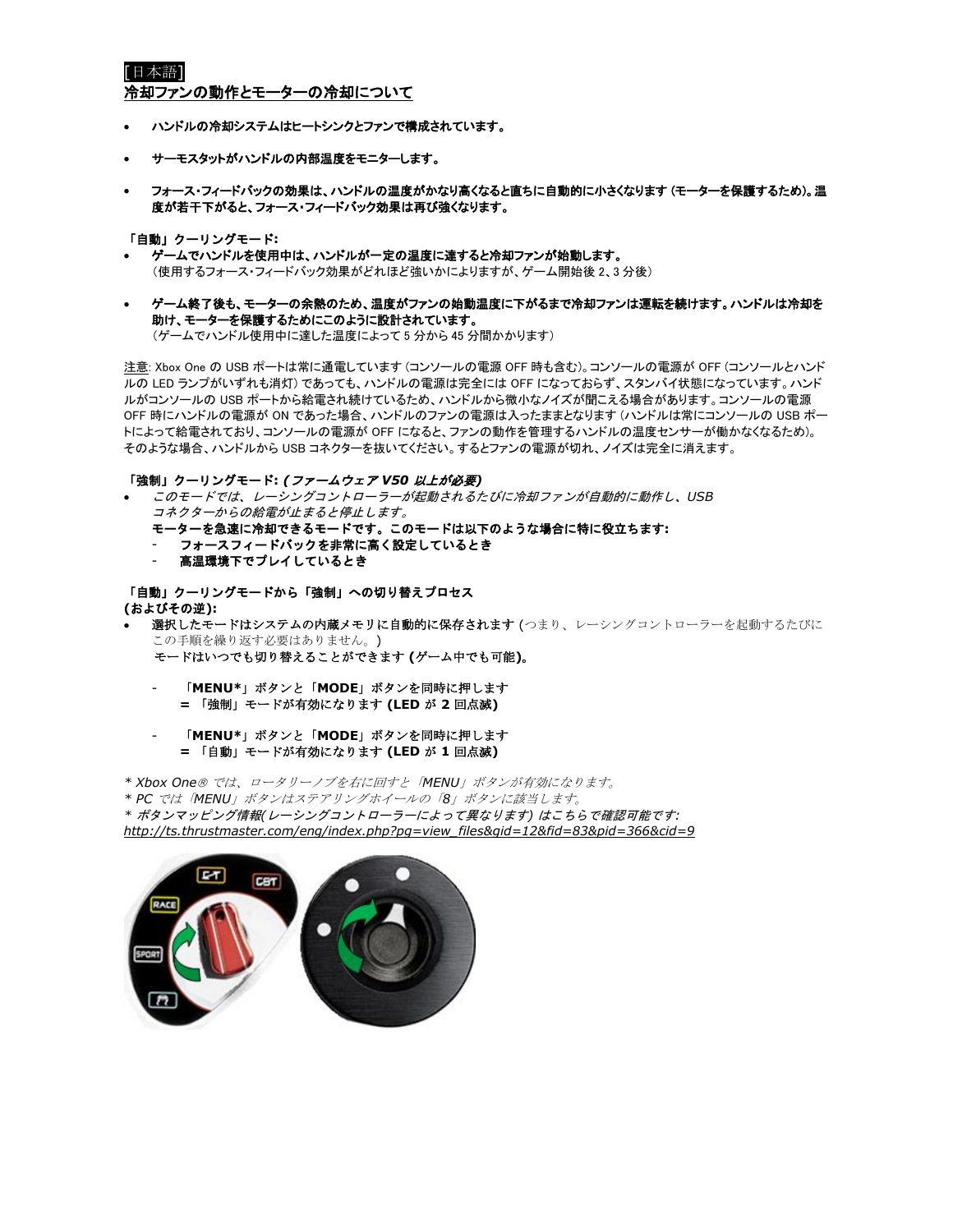# <span id="page-13-0"></span>[简体中文]

关于散热风扇运转和电机散热系统的说明

- 本方向盘的散热系统由散热器和风扇组成。
- 恒温器监测方向盘的内部温度。
- 一旦方向盘的温度超出正常水平很多,力反馈效应的功率就会自动降低(旨在保护电机)。而温度稍有降低,这些效应的功 率就会自动增大。

**"**自动**"**散热模式:

- 当您在游戏中使用方向盘时,只要方向盘达到特定温度,散热风扇就会自动启动。
	- (= 游戏进行几分钟之后,具体取决于所使用的力反馈效应强度)
- 游戏结束时:由于电机的热惯性,散热风扇会继续工作,直到温度降至风扇的启动级别以下。方向盘之所以如此设计,是为 了便于散热并保护电机。

(= 这可能需要 5 到 45 分钟,具体取决于游戏中使用方向盘时所达到的温度)

注意:*Xbox One* 上的 *USB* 端口始终带电(即使是在主机关闭时):主机关闭时(主机和方向盘上的 *LED* 指示灯关闭),方 向盘处于待机模式,不会完全关闭:您会听到来自方向盘的轻微噪声,这是因为方向盘仍在由主机的 *USB* 端口供电。如果在关 闭主机之前,已打开方向盘风扇,则该风扇不会关闭(方向盘始终由主机的 *USB* 端口供电,管理风扇的方向盘温度传感器处于 不活动状态)。

从方向盘上拔掉 *USB* 连接器。轻微噪声将完全消失,风扇将关闭。

### **"**强制**"**散热模式: (需要固件 *V50* 或更高版本)

- 在这种模式下,只要方向盘通电,散热风扇就会工作,并且只有当方向盘的 **USB** 接口不再供电时才会停止工作。 该模式可加快电机散热,对于以下情况特别有用:
	- 玩游戏时设定了很高的力反馈
	- 在高温环境下玩游戏

从**"**自动**"**散热模式切换到**"**强制**"**散热模式的过程 (反之亦然):

- 您选择的模式会自动保存到方向盘的内置存储器中(这意味者,重启方向盘之后无需重复该过程)。 可在任何指定时间从一种模式切换到另一种模式(即使在游戏进行过程中)。
	- 同时按下**"MENU\*"**和**"MODE"**按钮 **= "**强制**"**模式将会激活(**LED** 指示灯闪烁两次)。
	- 同时按下**"MENU\*"**和**"MODE"**按钮 **= "**自动**"**模式将会激活(**LED** 指示灯闪烁一次)。
- *\** 在 *Xbox One* 上,向右旋转旋钮以激活 *MENU* 按钮。
- *\** 在 *PC* 上,*"MENU"*按钮与方向盘的*"8"*按钮相对应。
- *\** (各个方向盘型号的)按钮映射信息可从以下网址下载:

*[http://ts.thrustmaster.com/eng/index.php?pg=view\\_files&gid=12&fid=83&pid=366&cid=9](http://ts.thrustmaster.com/eng/index.php?pg=view_files&gid=12&fid=83&pid=366&cid=9)*